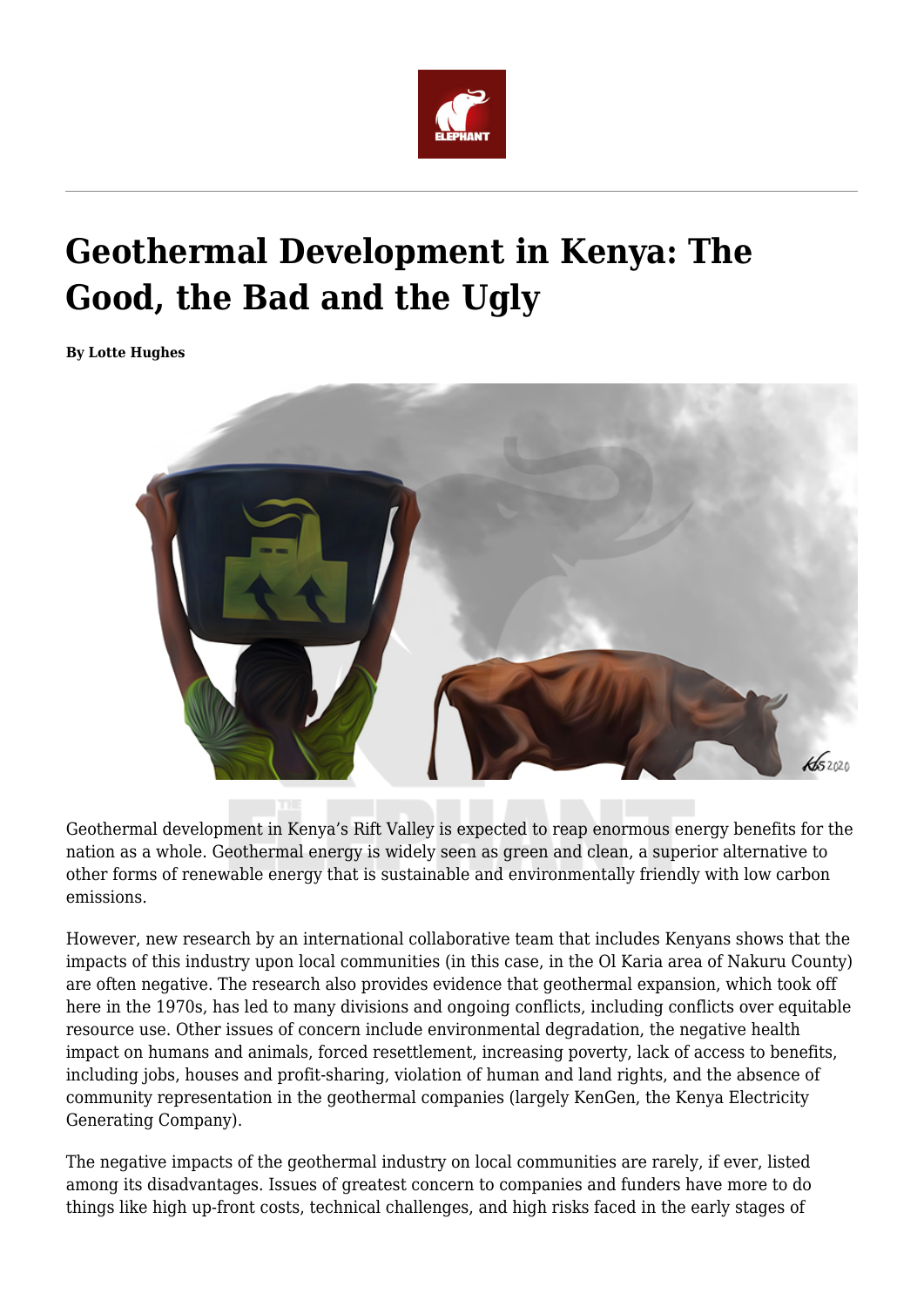development. Too often, the negative impacts on humans, livestock and the environment seem to be regarded as collateral damage.

Many questions have been raised about the role of the state and international financial institutions in this scenario, which this story will go on to discuss. From my observations as an academic researcher who has studied imperial history, there is more than a whiff of colonial arrogance in the behaviour of major lenders, such as the European Investment Bank (EIB) and the World Bank, which have both invested heavily in the geothermal industry at Ol Karia, the latter since the early 1980s. As I pointed out in person to EIB and EIB-Complaints Mechanism (EIB-CM) staff at an NGO workshop in Brussels earlier this year, decisions made in European and other foreign capitals can have life-long and devastating impacts on what funders call "project-affected persons" (PAPs), long after investors and other international players have left the scene. What the banks regard as "completed" is never over for PAPs on the receiving end. (These staffers did not look me in the eye, or respond.)

At the grassroots level in Ol Karia, accusations of nepotism, corruption and discrimination also abound. Some indigenous residents (such as the Turkana and the Samburu) accuse the majority Maasai of doubly marginalising them in the scramble for rights and benefits. Though Maasai representatives have made repeated formal complaints to the banks concerned, and some contentious issues have been addressed, people face serious ongoing challenges that leave them impoverished, frustrated and despairing. Our research showed that youth, women, non-literates, the poorest and elders (apart from those on village and other liaison committees, who tend to be relatively well-off and well-connected) have been hardest hit.

From my observations as an academic researcher who has studied imperial history, there is more than a whiff of colonial arrogance in the behaviour of major lenders, such as the European Investment Bank (EIB) and the World Bank, which have both invested heavily in the geothermal industry at Ol Karia.

In East Africa as a whole, electricity demand is expected to quadruple by 2033, with geothermal, wind and hydropower seen as important means of meeting that demand. For Kenya, geothermal (which literally means "earth's heat") is now officially favoured over hydropower because of the climatic changes that hydropower is susceptible to.

By April 2020, Kenya had risen to seventh place in the list of top geothermal power producers, the only African country on the list. Kenya is Africa's largest producer of geothermal energy. Geothermal power is flagged in Vision 2030, the Government of Kenya's vision for the future, as a central plank in the development of the country. Kenya aims to produce 50 per cent of its energy from geothermal sources by 2025, and 100 per cent by 2050. Geothermal now accounts for 30 per cent of Kenya's total installed power capacity of 2,700MW, with the remainder taken up by hydropower, wind, solar and thermal power. The benefits are not only for the national grid; other uses of geothermal energy include powering some Naivasha flower farms. A group of Nakuru farmers has also signed a deal with the parastatal GDC (Geothermal Development Company) that allows them to use geothermal energy in agriculture.

#### **Threats to marginalised people and lands**

The extractive industry, together with large-scale infrastructure projects of various kinds, have become increasingly invasive of the lands and other natural resources of indigenous and marginalised communities across Africa and other parts of the world. Lands once considered worthless have become sites of intense interest to states, investors and other players because of the rich resources they contain. Unsurprisingly, this has triggered acute contestation over natural and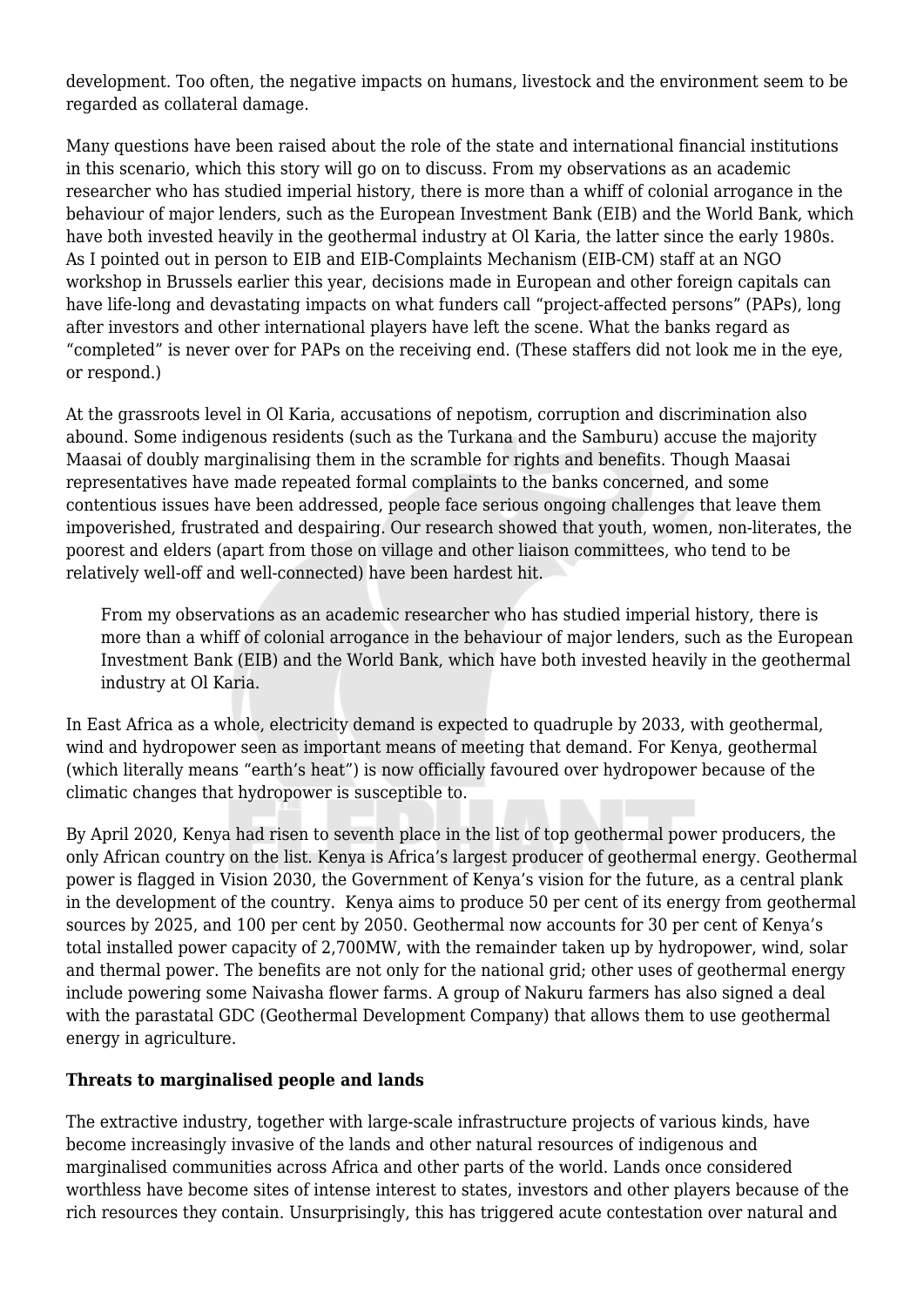cultural resource rights.

Historical marginality often places indigenous and marginalised people at a distinct disadvantage when they try to articulate their concerns and fight their corner. Forced resettlement to make way for extractive industries has involved human rights abuses. Governments, industries and funders often fail to abide by the principle of Free, Prior and Informed Consent (FPIC), or to consult sufficiently with affected communities before geothermal projects start, or even to follow their own policies on indigenous peoples, which the World Bank has admitted failing to do at Ol Karia. The other foreign banks involved in funding this project agreed to follow World Bank policies rather than their own.

Although it didn't matter for the purposes of this project, the EIB also decided that the Ol Karia Maasai did not meet its criteria for indigenous peoples and chose to classify them as "vulnerable" instead. This does not provide anything like the same level of protection, and has proved disastrous for this community.

Forced resettlement to make way for extractive industries has involved human rights abuses. Governments, industries and funders often fail to abide by the principle of Free, Prior and Informed Consent (FPIC), or to consult sufficiently with affected communities before geothermal projects start…

The EIB has explained (in responses to me and Bankwatch) that it decided not to classify these Maasai as indigenous in 2009 (when it was making plans to fund the power plant Olkaria IV) because it believed that "tribal sentiments were still on the rise" after the post-election violence of 2008. It believed that such a classification might lead to more ethnic strife. This nonsensical interpretation demonstrates how little the EIB understands Kenyan politics, and the socio-political climate in which it operates. From observation and written evidence, its so-called "experts" on the ground are anything but. One, an official mediator between the Maasai and KenGen, even expressed shockingly derogatory remarks to me about the alleged "backwardness" of the Maasai, views which hardly make him suitable as a mediator. Maasai informants said they regarded the mediators as "KenGen's spies".

It is important to note that although the community is predominantly Maasai and Maa-speakers (people who speak the Maa language but who are not necessarily Maasai) who have lived here for centuries, it also includes members of other ethnic groups who have intermarried and inter-settled with the Maasai over many years. The community is, therefore, a microcosm of multicultural Kenya. Some Maasai rights activists tend to ignore this fact for obvious reasons: it does not fit their monoethnic narrative.

#### **Recent history, some impacts**

Geothermal exploration first began in this area of Naivasha Sub-County in 1956 with exploratory drilling. But it was not until the 1970s that geothermal development began to intensify. Olkaria I was the first power plant in Africa, commissioned in three phases starting in 1981. There are now five geothermal plants in the Greater OlKaria (sic) Geothermal Complex, with others planned or in development. (Other plants, either built or planned outside this Complex, follow the line of the Rift Valley.) Akiira One is not built yet, partly because the company behind it, Akiira Geothermal Ltd. (AGL), is mired in issues around alleged human rights abuse against squatters it forced off its land with the aid of police and county officials. European funders of AGL, including the EIB, are investigating. (I say more about these events below.)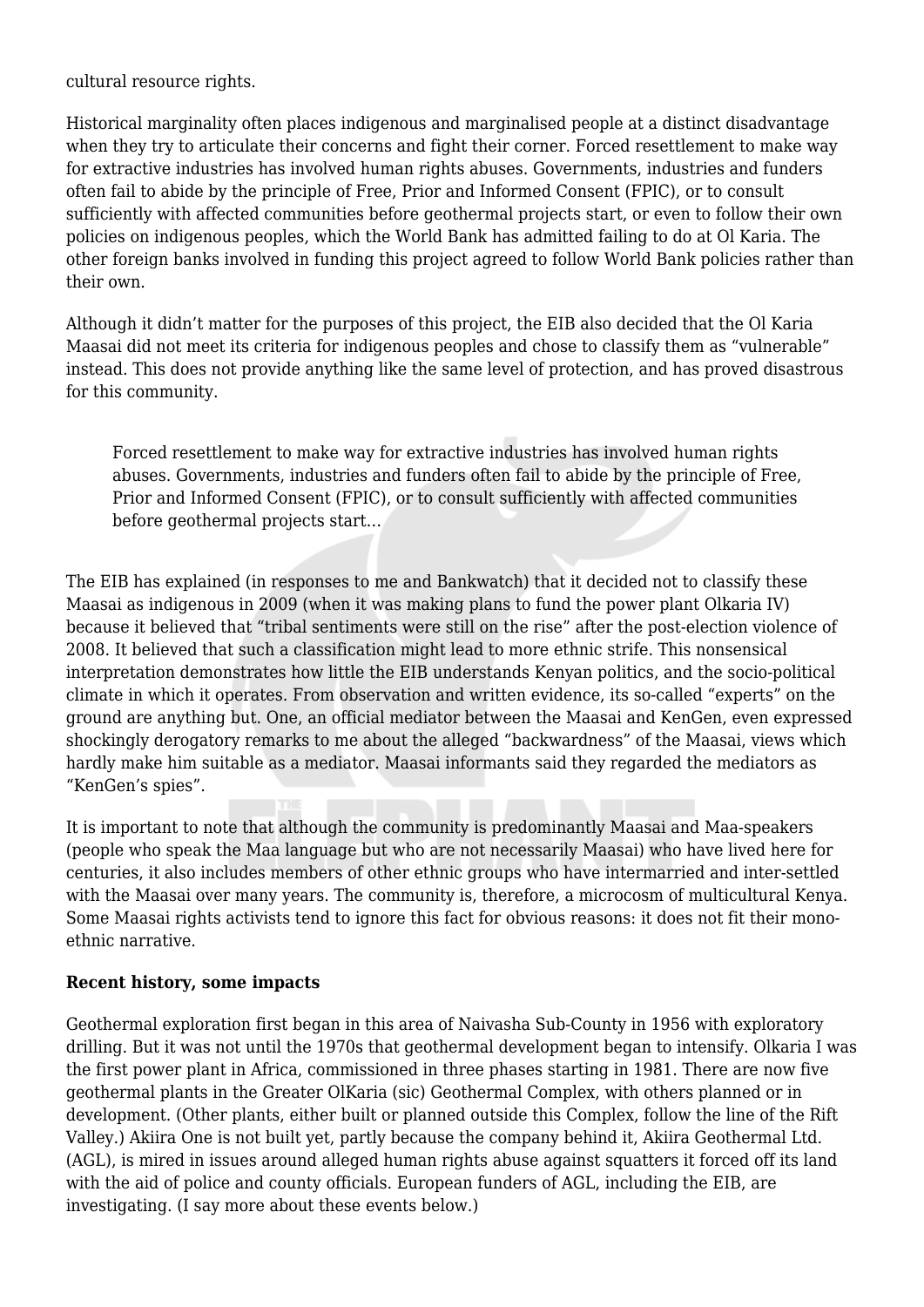Three of KenGen's five plants have been built in Hell's Gate National Park. These plants have devastated this once beautiful heritage site. Large areas of the park now look more like an industrial estate than a protected area: plants and wells constantly gush steam, the well-heads make deafening 24-hour noise, huge pipelines snake across the landscape, roads are choked with company and subcontractors' lorries and machinery, water sources are polluted, and the air around the plants stinks of rotten eggs (hydrogen sulphide). After just a couple of weeks' fieldwork, I fell ill with respiratory problems.

However, what I endured is nothing compared to what the people who have to live here permanently have to go through. A 44-year-old Samburu blacksmith told me: "I have done an experiment - I sent my children to Samburu, and when they came back they were very healthy. After a few weeks of staying here, their faces have changed, and skin rashes have started appearing on their bodies. They're suffering a lot of coughing and common cold almost every day." Locals blame geothermal for the rise in respiratory illness and miscarriages, among other things.

## **Complaints**

A number of formal complaints have been made to KenGen and the external funders' complaints mechanisms: the World Bank Inspection Panel (WB-IP) and the EIB Complaints Mechanism (EIB-CM). Many of the complaints relate to the forced resettlement in 2014 of four Maasai villages to a new settlement called RAPland (RAP stands for Resettlement Action Plan), a remote area next to the Akiira One/AGL concession. This was done to make way for Olkaria IV. Some 1,000 people were moved to new two-bedroom houses in RAPland, each on a 0.41-hectare plot. But this move involved swapping an area of 4,200 acres for just 1,700 acres. Many people complain about the houses, which are not built in a traditional culturally-acceptable style, which cannot accommodate extended families, and which are more expensive to furnish and run.

Moreover, the new land is much less productive than the one they were forced to leave. It is full of steep gullies into which cattle regularly fall and injure themselves, or even die. The pasture is poor and soil erosion is rife. Worst of all, the area is fenced in, which is antithetical to free-roaming pastoralism. "They have put us in a fence like animals in a zoo," said one informant. People are also very unhappy about the communal leasehold land title that KenGen has given them, and claim it is not what was promised. The document does not refer to RAPland but to a totally different geographical area.

Three of KenGen's five plants have been built in Hell's Gate National Park. These plants have devastated this once beautiful heritage site. Large areas of the park now look more like an industrial estate than a protected area…

Other complaints include those relating to the loss of cultural sites and livelihoods, the remoteness of RAPland, which is far from shopping centres and other urban services (KenGen has refused to allow a commercial centre to be built), lack of public transport, (which forces people to use very expensive private transport), KenGen's failure to employ many Maasai, other than in insecure, lowpaid, low-skilled jobs, corruption, nepotism and discrimination (which have fouled the process of awarding compensation to PAPs), and failure to fully implement a May 2016 Mediation Agreement between the community and KenGen. (Though Maasai representatives signed this, they are deeply unhappy about how it has unravelled. Some call the mediation process "a hidden wolf".)

On the positive side, KenGen has provided the new houses, and built facilities including a school, dispensary, community hall, roads, bridges and water points. They have, to some extent, acted upon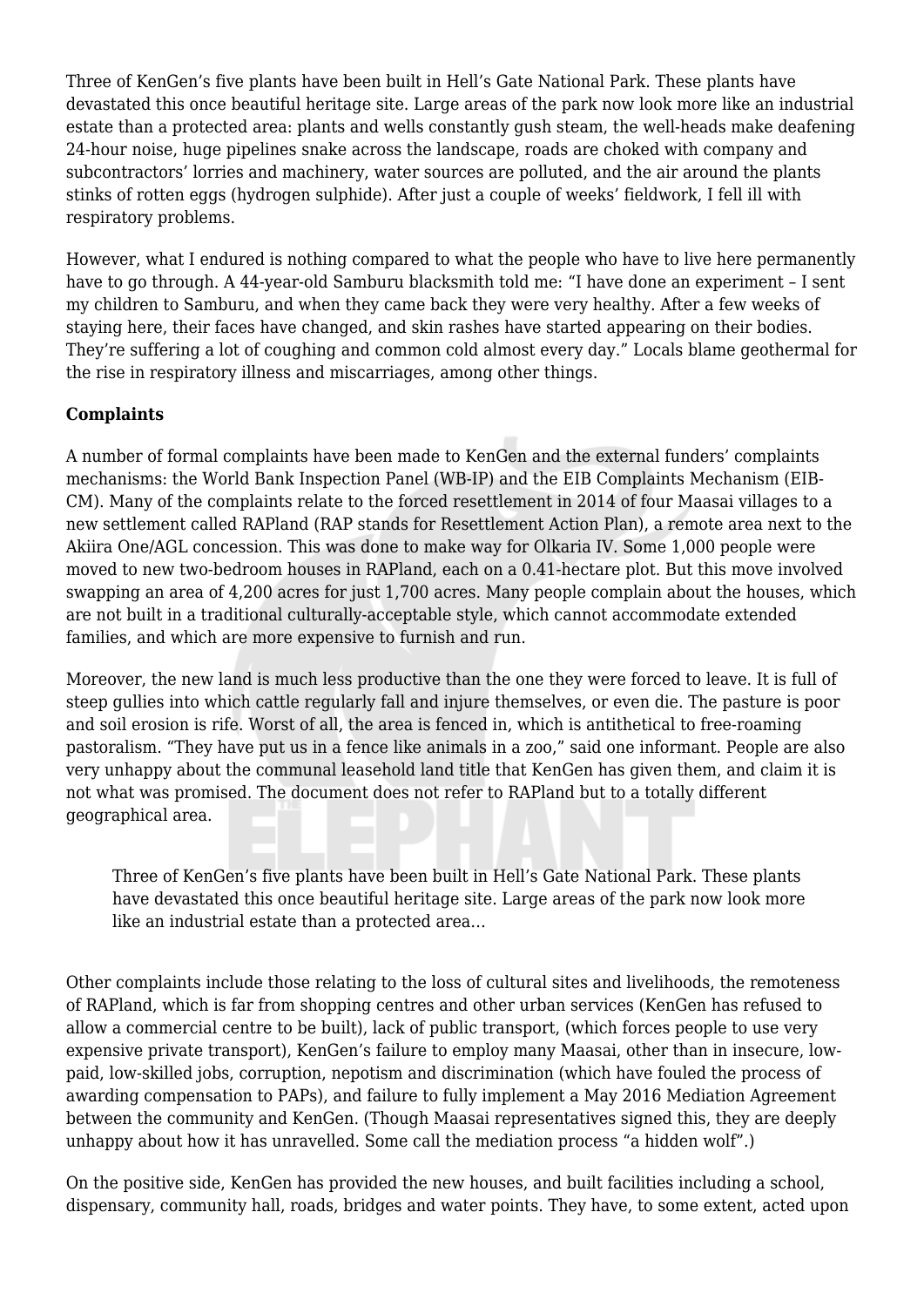the complaints. The Maasai *did* agree to the move, but our research shows that many people did not fully understand the long-term implications. Failure to communicate in the Maa language led to many people being excluded from the consultations (the World Bank has admitted this). Some folk have complained that they failed to get new houses despite being eligible. As a result, several poor widows, and indigenous people who are not Maasai, have been forced to squat with relatives in RAPland after being made homeless. One Samburu widow, 46, whose family has broken up as a result of the resettlement, said: "We are scattered like the faeces of a high-flying bird."

### **Responses**

In 2015, the EIB-CM and the WB-IP carried out a joint investigation into the complaints, Two reports, in 2015 and 2016, admitted that serious mistakes had been made, and some of the complainants' allegations were founded. I counted eight incidences of admitted "non-compliance" with World Bank protocols in the 2015 report; there may be more.

Notably, the World Bank admitted failing to apply its policy on indigenous peoples (Operational Policy 4.10). This led to "significant shortcomings regarding consultation, the cultural compatibility of the resettlement, benefit sharing…The Panel believes applying the Policy might have avoided or mitigated some of the harms caused by the Project".

Most importantly, by not classifying the Maasai as indigenous, the banks failed to draw up an Indigenous Peoples Plan, as they normally would, and to secure Free, Prior and Informed Consent (FPIC) from the community – a prerequisite in funding projects of this kind. In a series of email exchanges with the EIB over many months, it could not tell me why it classified the Maasai in this way, nor explain the reasoning behind its definition of indigenous peoples, which (as I pointed out to them) contains criteria not used by the World Bank or any other international organisation. I got the impression it has no idea what indigeneity means, and relies on ill-informed staff who know nothing about indigenous peoples and their rights in international law. On telling them this, all the EIB could do was crossly accuse me of unethical academic practice, and of maligning one particular staffer. Not true. I was simply asking legitimate questions of a bank that purports to be transparent and accountable.

The EIB-CM and the WB-IP initiated a mediation process, starting in August 2015, with the aim of reaching agreement between KenGen and the complainants on remedial actions. KenGen pledged, among other things, to improve roads and water supplies, take action on soil erosion and gullies, transfer communal land titles for RAPland and another area called Cultural Centre (the site of a village that was razed to make way for Olkaria IV), build more houses, assist people in marketing their cultural wares, and re-examine the cases of people who claimed to have been unfairly treated in censuses that took place before the resettlement. KenGen is still carrying out some remedial work, such as road repairs and bridge building.

The project also involved other external funders. Our research (and that of other scholars such as Jeanette Schade) shows there is a risk in having multiple funders since lines of responsibility can become blurred. For example, the EIB told me that the French development agency AfD (Agence Française de Développement) was the lead agency responsible for due diligence and safeguarding at Ol Karia, therefore it was not responsible. Efforts to find out from the AfD how they had monitored due diligence, and to access their post-project assessment reports (if they even exist), came to nothing.

#### **What else people told us**

Most informants said the funders and companies had exploited existing divisions in the community,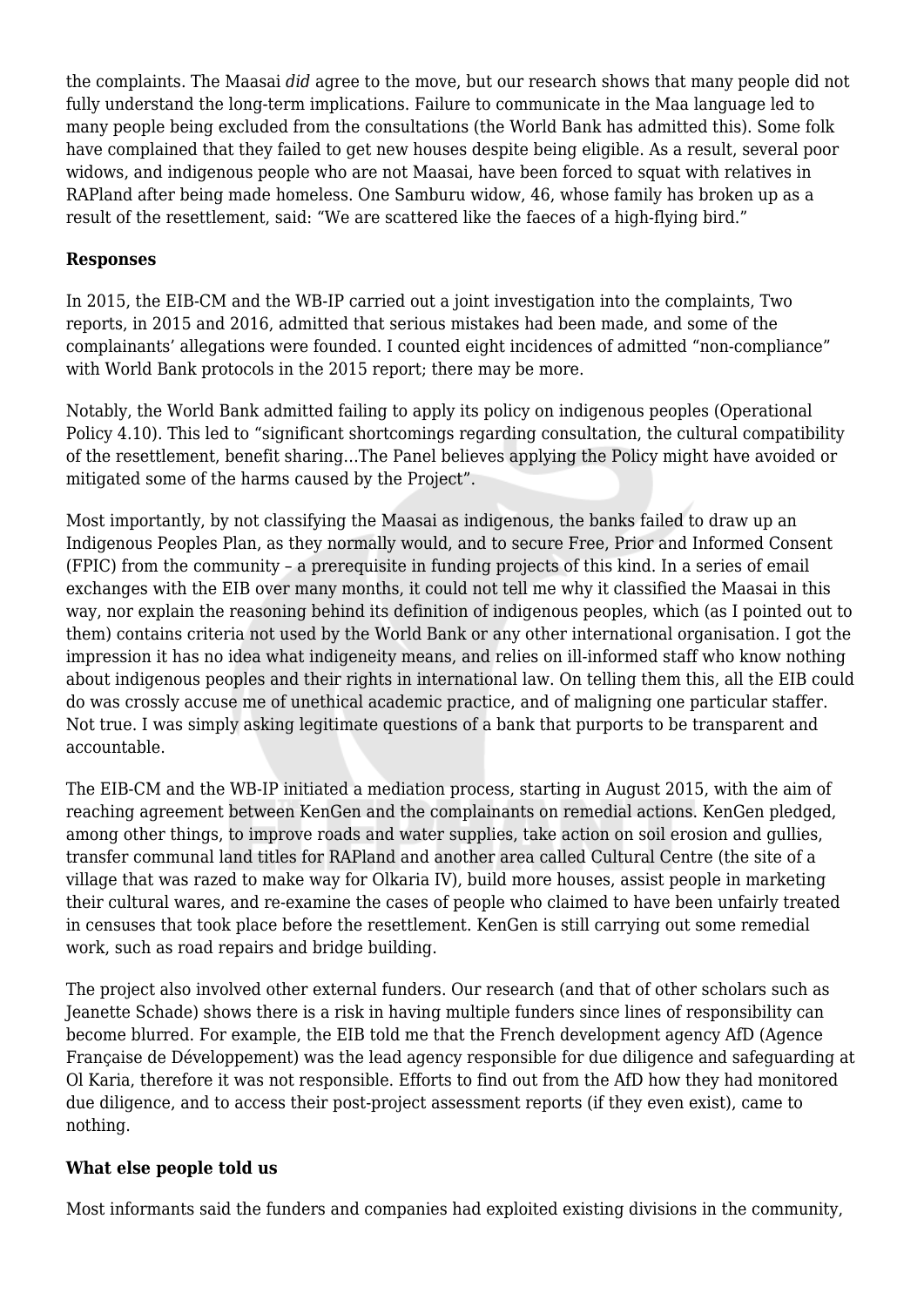for example by siding with one group against another, and favouring individuals with special privileges. They complained that engagement mechanisms, such as liaison committees, created as part of the resettlement process to help PAPs engage with the companies, are deeply flawed (something the World Bank has recognised), and characterised by nepotism and bribery. Few people trust their elected community representatives, who tend to be male village elders who often shout women down. Neither do they trust the welfare society at RAPland, made up of selected "community trustees" to whom the land title was given.

Non-Maasai communities, including members of other indigenous groups, blame the Maasai for discriminating against them. One example is 54-year-old Fatuma Hitler, who claims she is discriminated against because she is a divorced Muslim Samburu; she believes this is why she wasn't given a new house despite being a PAP. "But if I go to complain [to KenGen] I will be like a barking dog, because of this corruption." In other words, she thinks she won't get a hearing, and believes corruption – both within the geothermal companies and the local community – works against powerless women like her.

## **Eviction of the Lorropil villagers**

Lorropil village, a tiny settlement commonly referred to by locals as Kambi Turkana because some of its residents were Turkana, used to lie just outside the RAPland perimeter fence on land owned by the geothermal company AGL that was excised from Kedong Ranch. After repeated threats of eviction, police swooped suddenly in the early hours of 3 November 2019, working in collusion with AGL to not only evict the villagers, but also burn the village down.

A day later, police went after the evictees and teargassed them, burning their remaining belongings. I have seen photographic evidence of all this.

Activists, lawyers and human rights defenders were alerted, and complaints made to AGL and its funders, which include the EIB. Though AGL claims it "consulted" the villagers beforehand, the villagers refute this. There was no attempt by AGL to treat them as PAPs, or to follow due process over the eviction and resettlement of squatters; several of AGL's funders, including the EIB, have clear policies on this, which AGL did not abide by. The company accused its critics, which included me, of being "malicious liars". It attempted to counter the allegations and buy good publicity by using local reporters to write stories favourable to AGL, which contained factual errors and painted the evictees as fraudsters and "fake squatters". I complained to the national newspaper editors concerned about shoddy journalism; they did not respond.

The evictees (who included a number of children) ended up squatting in RAPland, where they were forced to live out in the open until a local pastor opened his church to them. Adding insult to injury, the Kenya Red Cross, alerted by villagers and their supporters, made an initial assessment a few days after the eviction, but then disappeared, failing to deliver humanitarian aid or follow up in any way. I mailed their directors, accusing them of failing to abide by the Red Cross mandate. This had an immediate effect: they swung into action. The repercussions of this eviction are ongoing; European funders of AGL are still investigating what happened.

## **Bankwatch report on the EIB**

In a new report, "Can the EIB become the 'EU Development Bank'? A Critical View on EIB Operations Outside Europe", the NGOs Bankwatch and Counter Balance jointly examine EIB-funded projects in Kenya (and elsewhere) that include Olkaria IV and the Nairobi-Mombasa Road. It asks whether the EIB, which plans to "step up its development role", is up to the task. The answer, by and large, is no. Some of the report's key points that are relevant to this case study include: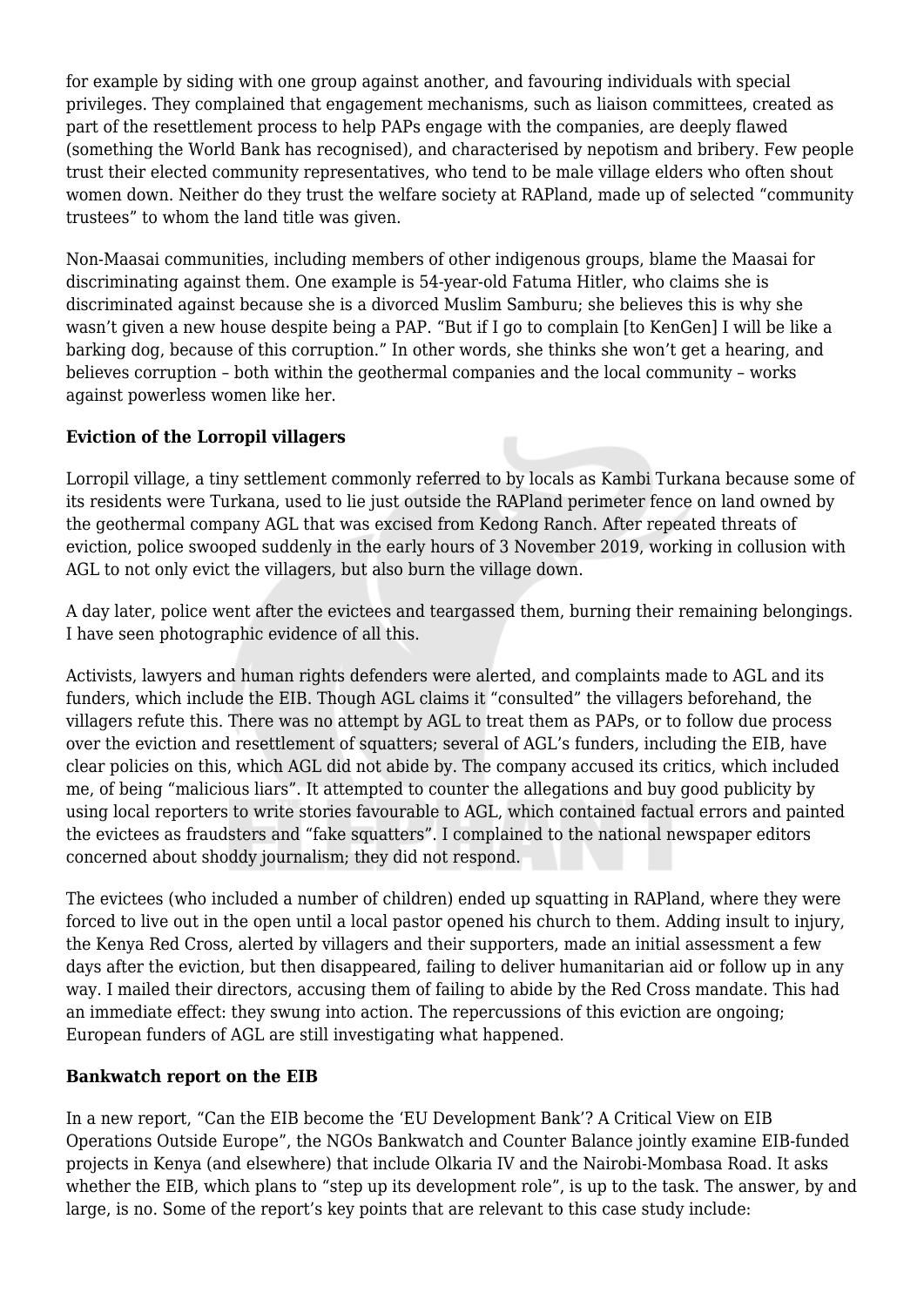- The EIB "ultimately exacerbates inequalities rather than alleviates them":
- It makes "empty promises on human rights" and must introduce a "proper human rights due diligence system";
- Human rights abuses are "largely unknown" and often addressed only after they occur;
- There is a large gap between EIB policies and implementation on the ground;
- Its existing social standards on human rights, environmental and social principles must be replaced; they fail to prevent such things as forced eviction, or protect the most vulnerable stakeholders;
- It has a long way to go on transparency, and lags behind the transparency and disclosure practices of other multilateral financial institutions.

The report calls the RAPland resettlement case a "scandal". It supports my claim that the EIB uses incorrect criteria in its definition of indigenous peoples, and calls on the Bank to review this. Its case study on Ol Karia supports our research conclusions, and states: "The non-recognition of Maasai as indigenous peoples as well as several other breaches resulted in serious negative impacts on the resettled communities, which have not been fully addressed."

In its response to Bankwatch, the EIB claims that the report contains inaccuracies, and that the Bank is "constantly improving and further developing its approach to essential issues such as human rights, environmental and social impacts…".

#### **And so it goes on…**

As I finish writing this story, RAPland elders have sent more complaints to the funders that reiterate much of what they raised before. They are particularly upset about the failure to fully address the issue of livelihoods lost as a result of resettlement (which funders had pledged to do), and the dodgy RAPland land title.

The elders were responding to the World Bank's "final" report of June 2020 on the progress of mediation. It maintains that "all the agreed livelihood activities have been completed". It blames a "clerical error" on the fact that the title refers to the wrong piece of land; the Bank says it supports the PAPs' request to convert it to freehold.

RAPland elders have sent more complaints to the funders that reiterate much of what they raised before. They are particularly upset about the failure to fully address the issue of livelihoods lost as a result of resettlement (which funders had pledged to do), and the dodgy RAPland land title.

It is clear from the report that the IEB, which insists that the Management Action Plan (MAP) for RAPland is "completed", sees this as the end of its obligations to the PAPs; now it's up to KenGen to resolve outstanding issues that are broader than the Bank's MAP. But for the community (and the former Lorropil villagers, who have submitted a separate complaint to the EIB-CM), this isn't over by a long way. To sum up community sentiments: "We feel that the banks value their business more than our lives and wellbeing," said the RAPland resident and human rights activist Daniel Ntanana Ole Shaa.

Furthermore, plans are now underway for a new 140MW KenGen plant, Olkaria VI, on the site of the village of Olomayiana Kubwa, which lies near the four villages whose residents were moved to RAPland. This public-private partnership project will involve another forced resettlement. From reports received, there is no evidence that the company, funders and other groups involved are following due process, abiding by protocols and fully consulting the PAPs.